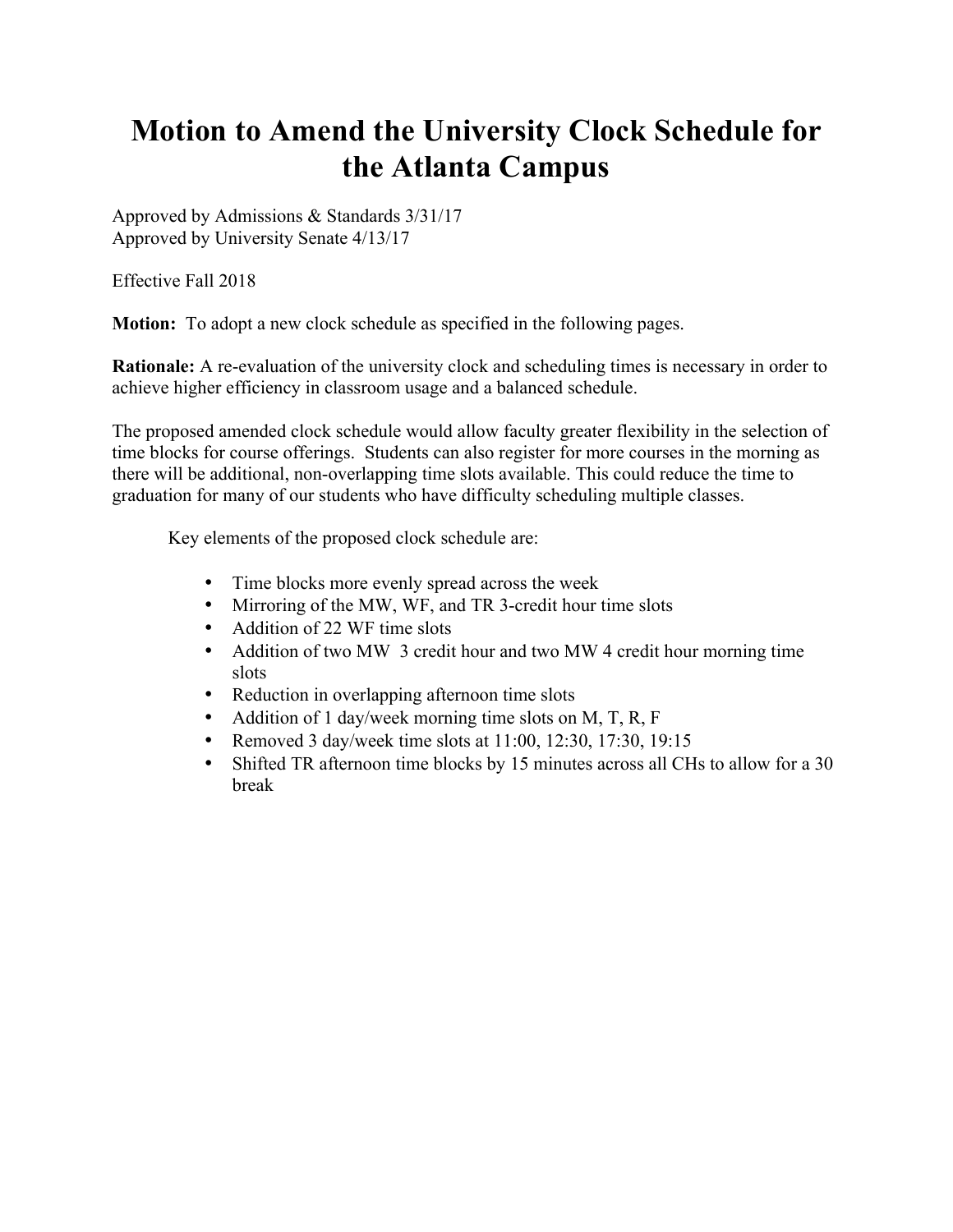### **Proposed 20XX-20XX Semester Clock Schedule Georgia State University 1 Semester Hour Courses (750 minutes includes final exams)**

| 1 day/week         |  |
|--------------------|--|
| (M, T, W, R, F, S) |  |
| 50 min/class       |  |
| $8:00 - 8:50$      |  |
| $9:30-10:20$       |  |
| $11:00-11:50$      |  |

| 1 day/week    |  |
|---------------|--|
| (M, W, F, S)  |  |
| 50 min/class  |  |
| $12:30-13:20$ |  |
| 14:00-14:50   |  |
| $15:30-16:20$ |  |

| 1 day/week      |
|-----------------|
| (T, R)          |
| 50 min/class    |
| 12:45-13:35     |
| $14:15 - 15:05$ |
| $15.45 - 16.35$ |

| 1 day/week<br>(M, T, W, R, F) |
|-------------------------------|
| 50 min/class                  |
| $17.30 - 18.20$               |
| $19.15 - 20.05$               |

**750-150/14 - 42.8 or 45 min/class for 1 day/week – adjusted to 50 time blocks due to exception approval.**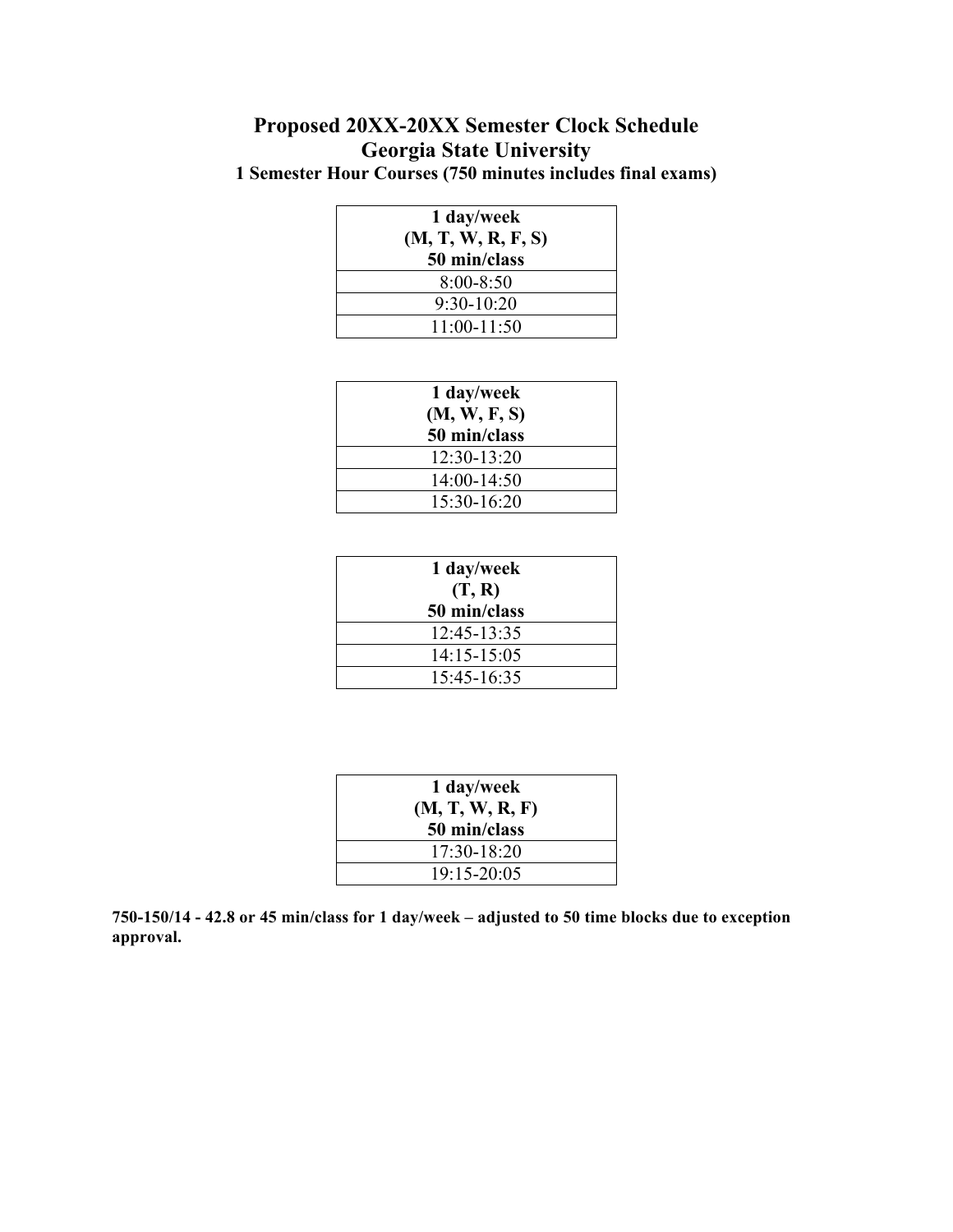| 2 day/week<br>(MW, TR)<br>50 min/class | 1 day/week<br>(F,S)<br>100 min/class<br>(1hr/40min) |
|----------------------------------------|-----------------------------------------------------|
| $8:00 - 8:50$                          | $8:00-9:40$                                         |
| $9:30-10:20$                           | $10:00 - 11:40$                                     |
| $11:00-11:50$                          |                                                     |

#### **2 Semester Hour Courses (1500 minutes including final exam)**

| 2 day/week<br>(MW)<br>50 min/class | 2 day/week<br>(TR)<br>50 min/class | 1 day/week<br>(M, W, F, S)<br>100 min/class<br>(1hr/40min) | 1 day/week<br>(T, R)<br>100 min/class<br>(1hr/40min) |
|------------------------------------|------------------------------------|------------------------------------------------------------|------------------------------------------------------|
| $12:30-13:20$                      | $12:45-13:35$                      | $12:30-14:10$                                              | 12:45-14:25                                          |
| 14:00-14:50                        | $14:15 - 15:05$                    | $14:30-16:10$                                              | 14:45-16:25                                          |
| 15:30-16:20                        | 15:45-16:35                        |                                                            |                                                      |

| 2 day/week<br>(MW, TR)<br>50 min/class | 1 day/week<br>(M, T, W, R, F)<br>100 min/class<br>(1hr/40min) |  |  |
|----------------------------------------|---------------------------------------------------------------|--|--|
| 17:30-18:20                            | 17:30-19:10                                                   |  |  |
| 19:15-20:05                            | $19:30 - 21:10$                                               |  |  |
| 20:45-21:35                            |                                                               |  |  |
|                                        |                                                               |  |  |

**1500-150/14 -96.4 or 100 minutes for 1 day/week**

**675x2CH/14 -50 min/class for 2 days/week**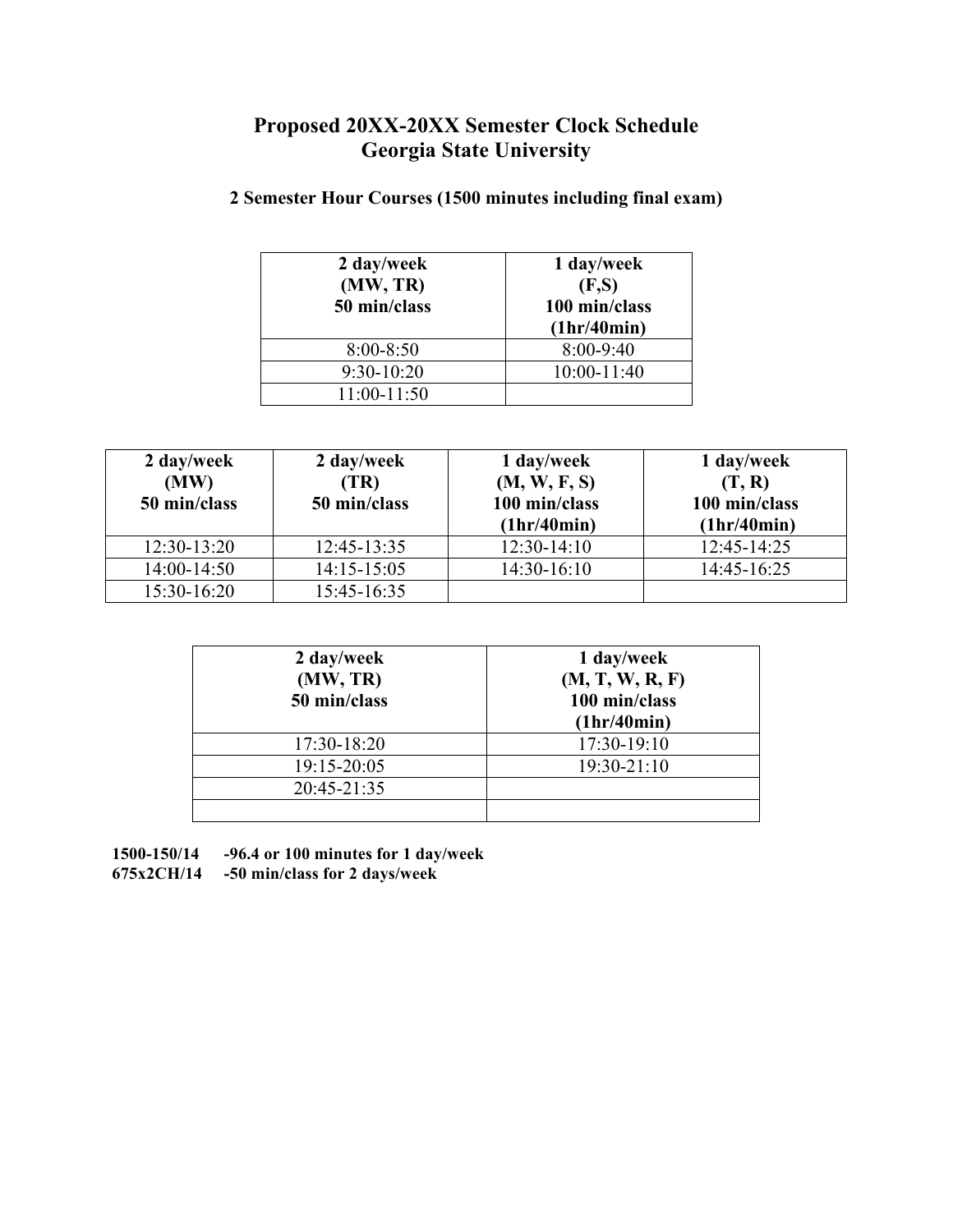| 3 day/week<br>(MWF)<br>50 min/class | 2 day/week<br>(MW, WF, TR)<br>75 min/class<br>1 hr/15 min | 1 day/week<br>(M, T, R, F)<br>150 min/class<br>$2 \, hrs/30 \, min$ | 1 day/week<br>(S)<br>150 min/class<br>$2 \,$ hrs/30 min |
|-------------------------------------|-----------------------------------------------------------|---------------------------------------------------------------------|---------------------------------------------------------|
| $8:00 - 8:50$                       | $8:00-9:15$                                               |                                                                     | $8:00-10:30$                                            |
| $9:30-10:20$                        | $9:30-10:45$                                              | $9:30-12:00$                                                        | 11:00-13:30                                             |
|                                     | 11:00-12:15                                               |                                                                     |                                                         |

#### **3 Semester Hour Courses (2250 minutes including final exam)**

| 3 day/week<br>(MWF)<br>50 min/class | 2 day/week<br>(MW, WF)<br>75 min/class<br>(1 hr/15<br>min) | 2 day/week<br>(TR)<br>75 min/class<br>(1 hr/15 min) | 1 day/week<br>$(M,W)$ 150<br>min/class<br>$(2 \text{ hrs}/30)$<br>min) | 1 day/week<br>$(T,R)$ 150<br>min/class<br>(2 hrs/30 min) | 1 day/week<br>(F)<br>150<br>min/class<br>$(2 \text{ hrs}/30)$<br>min | 1 day/week<br>(S)<br>150 min/class<br>$(2 \text{ hrs}/30)$<br>min) |
|-------------------------------------|------------------------------------------------------------|-----------------------------------------------------|------------------------------------------------------------------------|----------------------------------------------------------|----------------------------------------------------------------------|--------------------------------------------------------------------|
|                                     | 12:30-13:45                                                | $12:45-14:00$                                       | $12:30-15:00$                                                          | $12:45-15:15$                                            | $12:30-15:00$                                                        | $12:30-15:00$                                                      |
| $14:00-14:50$                       | $14:00-15:15$                                              | $14:15 - 15:30$                                     |                                                                        |                                                          |                                                                      |                                                                    |
| $15:30-16:20$                       | 15:30-16:45                                                | $15:45-17:00$                                       |                                                                        |                                                          |                                                                      |                                                                    |

| 3 day/week<br>(MWF)<br>50 min/class | 2 day/week<br>(MW,TR)<br>75 min/class<br>(1 hr/15 min) | 1day/week<br>(M, T, W, R, F)<br>150 min/class<br>(2 hrs/30 min) |
|-------------------------------------|--------------------------------------------------------|-----------------------------------------------------------------|
|                                     | 17:30-18:45                                            | 16:30-19:00                                                     |
|                                     | 19:15-20:30                                            | 19:15-21:45                                                     |
|                                     | 20:45-22:00                                            |                                                                 |

- **2250-150/14 -150 min/class for 1 day/week**
- 

**700x3CH/14 -75 min/class for 2 days/week**

**-50 min/class for 3 days/week**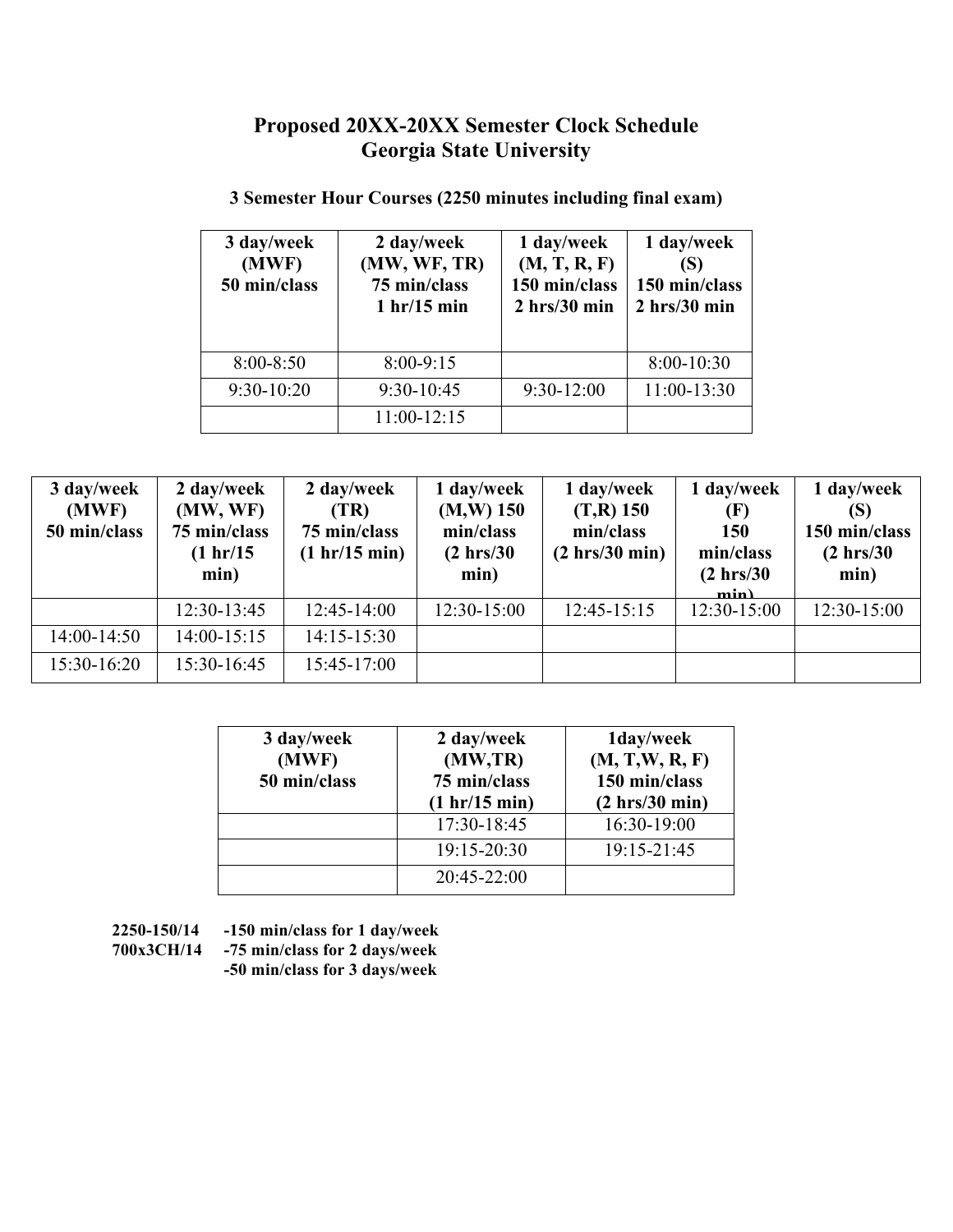| 3 day/week    | 2 day/week      | 1 day/week                       |
|---------------|-----------------|----------------------------------|
| (MWF)         | (MW, TR, WF)    | (F, S)                           |
| 70 min/class  | 105 min/class   | 205 min/class                    |
| 1 hr/10 min   | (1 hr/45 min)   | $(3 \text{ hrs}/25 \text{ min})$ |
| $8:00-9:10$   | 8:00-9:45       | $8:00-11:25$                     |
| $9:30-10:40$  | $10:00 - 11:45$ |                                  |
| $11:00-12:10$ |                 |                                  |

#### **4 Semester Hour Courses (3000 minutes including 150 minute final exam)**

| 3 day/week      | 2 day/week    | 2 day/week      | 1 day/week                       | 1 day/week                       |
|-----------------|---------------|-----------------|----------------------------------|----------------------------------|
| (MWF)           | (MW, WF)      | (TR)            | (M, W, F, S)                     | (T, R)                           |
| 70 min/class    | 105 min/class | 105 min/class   | 205 or min/class                 | 205 or min/class                 |
| (1 hr/10 min)   | (1 hr/45 min) | (1 hr/45 min)   | $(3 \text{ hrs}/25 \text{ min})$ | $(3 \text{ hrs}/25 \text{ min})$ |
| $12:30-13:40$   | $12:30-14:15$ | $12:45-14:30$   | $12:30-15:55$                    | $12:45-15:10$                    |
| $14:00 - 15:10$ | $14:30-16:15$ | $14:45 - 16:30$ |                                  |                                  |
| $15:30-16:40$   |               |                 |                                  |                                  |

| 3 day/week    | 2 day/week      | 1 day/week                       |
|---------------|-----------------|----------------------------------|
| (MWF)         | (MW, TR)        | (M, T, W, R, F)                  |
| 70 min/class  | 105 min/class   | 205 min/class                    |
| (1 hr/10 min) | (1 hr/45 min)   | $(3 \text{ hrs}/25 \text{ min})$ |
| 17:30-18:40   | 17:30-19:15     | 17:30-20:55                      |
| 19:30-20:40   | $19:30 - 21:15$ |                                  |
|               |                 |                                  |

**3000-150/14 -203.5 or 205 min/class for 1 day/week 712.5x4CH/14 -102.5 or 105 min/class for 2 days/week -68.3 or 70 min/class for 3 days/week**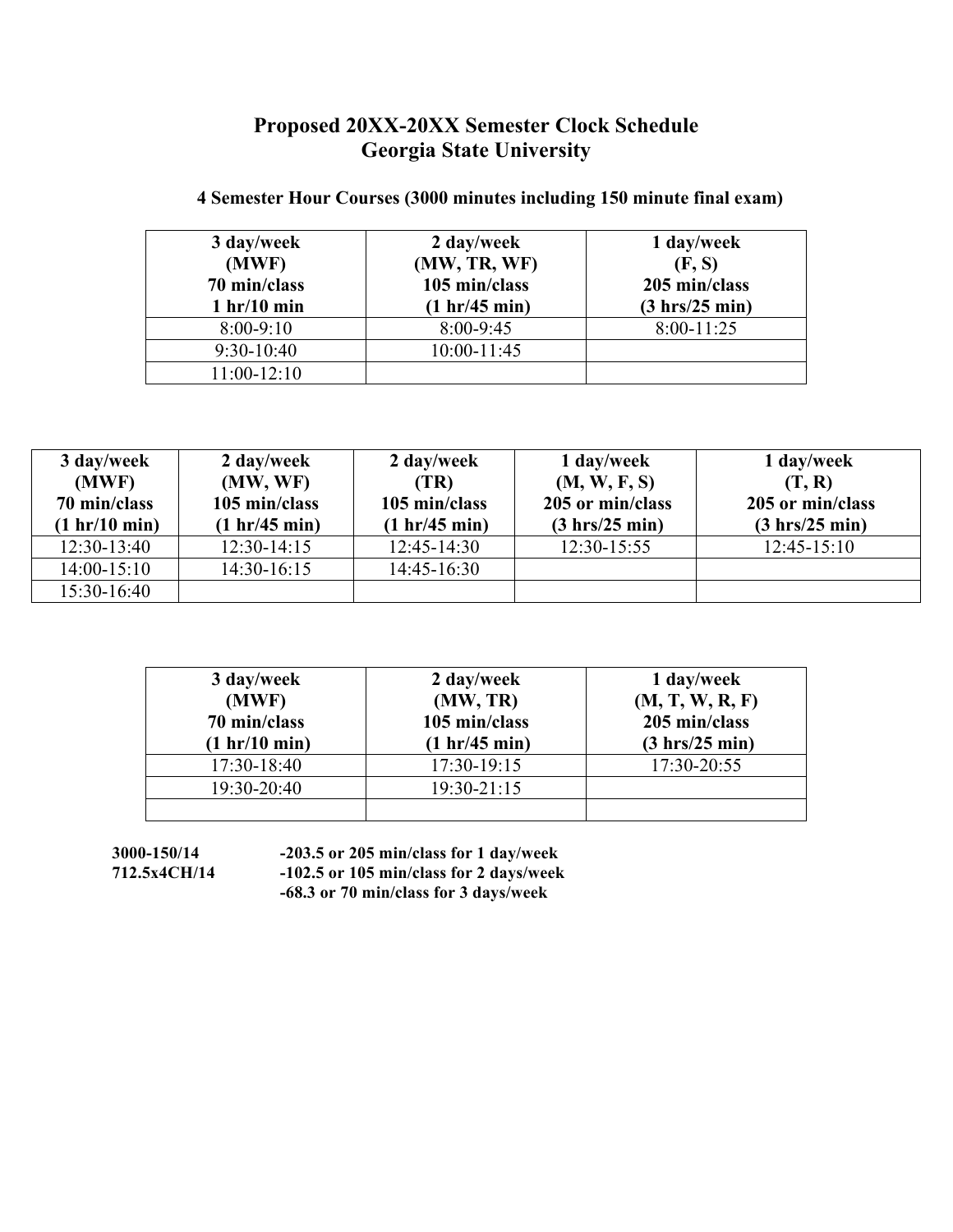#### **4 Semester Hour Courses (2250 minutes of lecture\*/750 minutes lab)** *3 hours Lecture times (1 hour labs follow 1 hour clock schedule) \*including final exam*

| 3 day/week<br>(MWF)<br>50 min/class | 2 day/week<br>(MW, TR,<br>WF)<br>75 min/class<br>1 hr/15 min | 1 day/week<br>(F, S)<br>150 min/class<br>$2 \, hrs/30 \, min$ |
|-------------------------------------|--------------------------------------------------------------|---------------------------------------------------------------|
| $8:00 - 8:50$                       | $8:00 - 9:15$                                                | $8:00-10:30$                                                  |
| 9:30-10:20                          | 9:30-10:45                                                   |                                                               |
| 11:00-11:50                         | $11:00-12:15$                                                | 11:00-13:30                                                   |

| 3 day/week<br>(MWF)<br>50 min/class | 2 day/week<br>(MW, WF)<br>75 min/class<br>(1 hr/15 min) | 2 day/week<br>(TR)<br>75 min/class<br>(1 hr/15 min) | 1 day/week<br>(M,W)<br>150 min/class<br>(2 hrs/30 min) | 1 day/week<br>(T,R)<br>150 min/class<br>(2 hrs/30 min) | 1 day/week<br>(F, S)<br>150 min/class<br>(2 hrs/30 min) |
|-------------------------------------|---------------------------------------------------------|-----------------------------------------------------|--------------------------------------------------------|--------------------------------------------------------|---------------------------------------------------------|
| $12:30-13:20$                       | $12:30-13:45$                                           | $12:45-14:00$                                       | $12:30-15:00$                                          | 12:45-15:15                                            | 13:45-16:15                                             |
| $14:00-14:50$                       | $14:00 - 15:15$                                         | $14:15 - 15:30$                                     |                                                        |                                                        |                                                         |
| 15:30-16:20                         | 15:30-16:45                                             | 15:45-17:00                                         |                                                        |                                                        |                                                         |

| 3 day/week<br>(MWF)<br>50 min/class | 2 day/week<br>(MW, TR, WF)<br>75 min/class<br>(1 hr/15 min) | 1day/week<br>(M, T, W, R, F)<br>150 min/class<br>(2 hrs/30 min) |
|-------------------------------------|-------------------------------------------------------------|-----------------------------------------------------------------|
| 17:30-18:20                         | 17:30-18:45                                                 | 16:30-19:00                                                     |
| 19:15-20:05                         | 19:15-20:30                                                 | 19:15-21:45                                                     |
|                                     | 20:45-22:00                                                 |                                                                 |

- **2250-150/14 -150 min/class for 1 day/week**
- **700x3CH/14 -75 min/class for 2 days/week**
	- **-50 min/class for 3 days/week**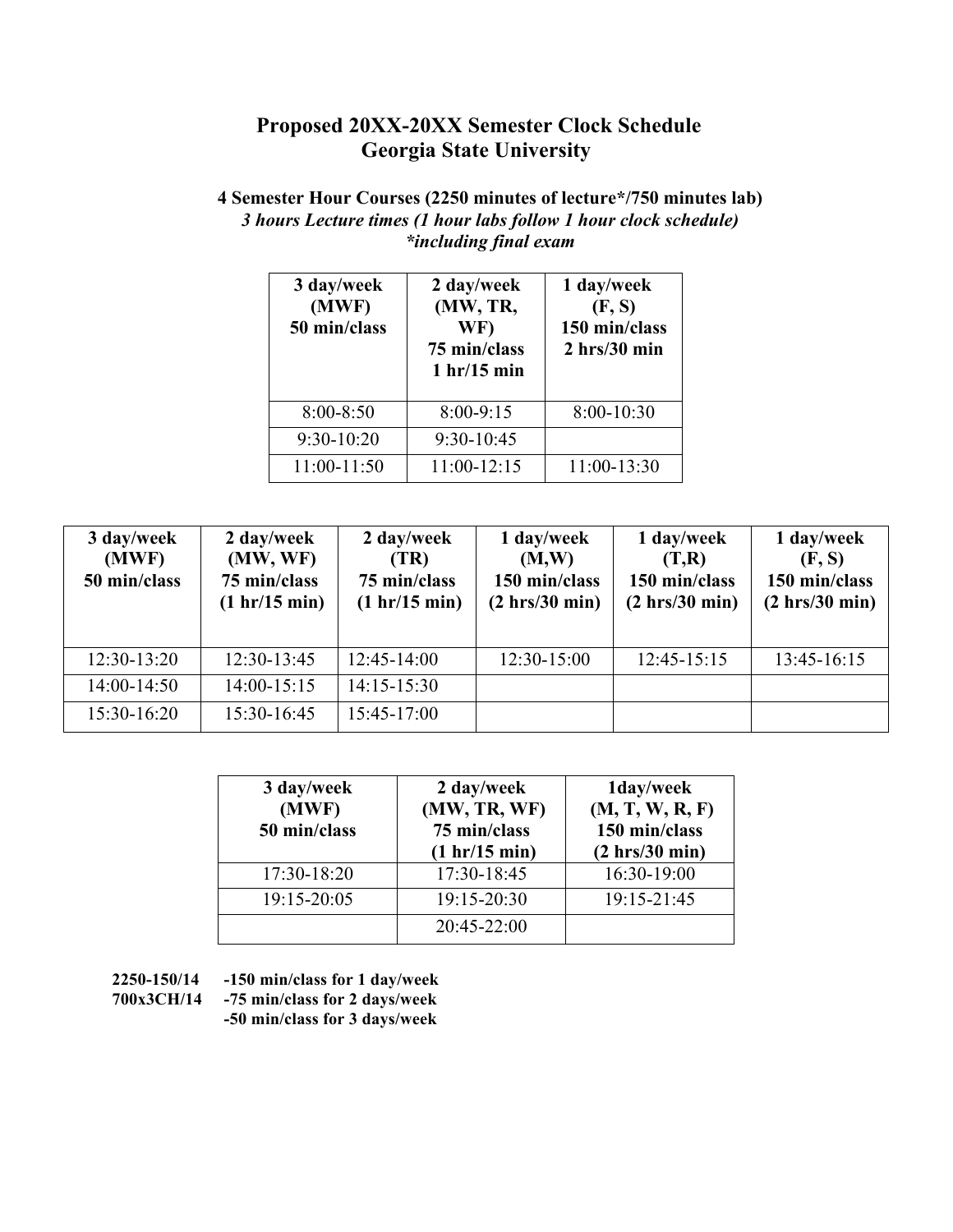#### **5 Semester Hour Courses (3750 minutes including 150 minute final exam)**

| <b>Daily</b><br>(MTWRF)<br>55 min/class | 2 day/week<br>(MW, TR)<br>130 min/class<br>(2hrs/10 min) | 1 day/week<br>(F,S)<br>260 min/class<br>$(4 \text{ hrs}/20 \text{ min})$ |
|-----------------------------------------|----------------------------------------------------------|--------------------------------------------------------------------------|
| $8:00 - 8:55$                           | $8:00-10:10$                                             | $8:00-12:20$                                                             |
| $9:30-10:25$                            |                                                          |                                                                          |
| $11:00-11:55$                           |                                                          |                                                                          |

| 3 day/week<br>(MWF)<br>90 min/class<br>(1 hr/30 min) | 2 day/week<br>(MW)<br>130 min/class<br>(2hrs/10min) | 2 day/week<br>(TR)<br>130 min/class<br>(2hrs/10min) | 1 day/week<br>(F,S)<br>260 min/class<br>(4 hrs/20 min) |
|------------------------------------------------------|-----------------------------------------------------|-----------------------------------------------------|--------------------------------------------------------|
| $12:30-14:00$                                        | $12:30-14:40$                                       | $12:45 - 14:55$                                     | 13:00-17:20                                            |
| $14:30-16:00$                                        | $15:00-17:10$                                       | 15:00-17:25                                         |                                                        |

| 3 day/week<br>(MWF)<br>90 min/class<br>(1 hr/30 min) | 2 day/week<br>(MW, TR)<br>130 min/class<br>(2hrs/10 min) |
|------------------------------------------------------|----------------------------------------------------------|
| 17:30-19:00                                          | $17:30-19:40$                                            |
| 19:15-20:45                                          |                                                          |

**3750-150/14 -257.14 or 260 min/class for 1 day/week**

**720x5CH/14 -130 min/class for 2 days/week**

**-86.6 or 90 min/class for 3 days/week -52 or 55 min/class for 5 days/week**